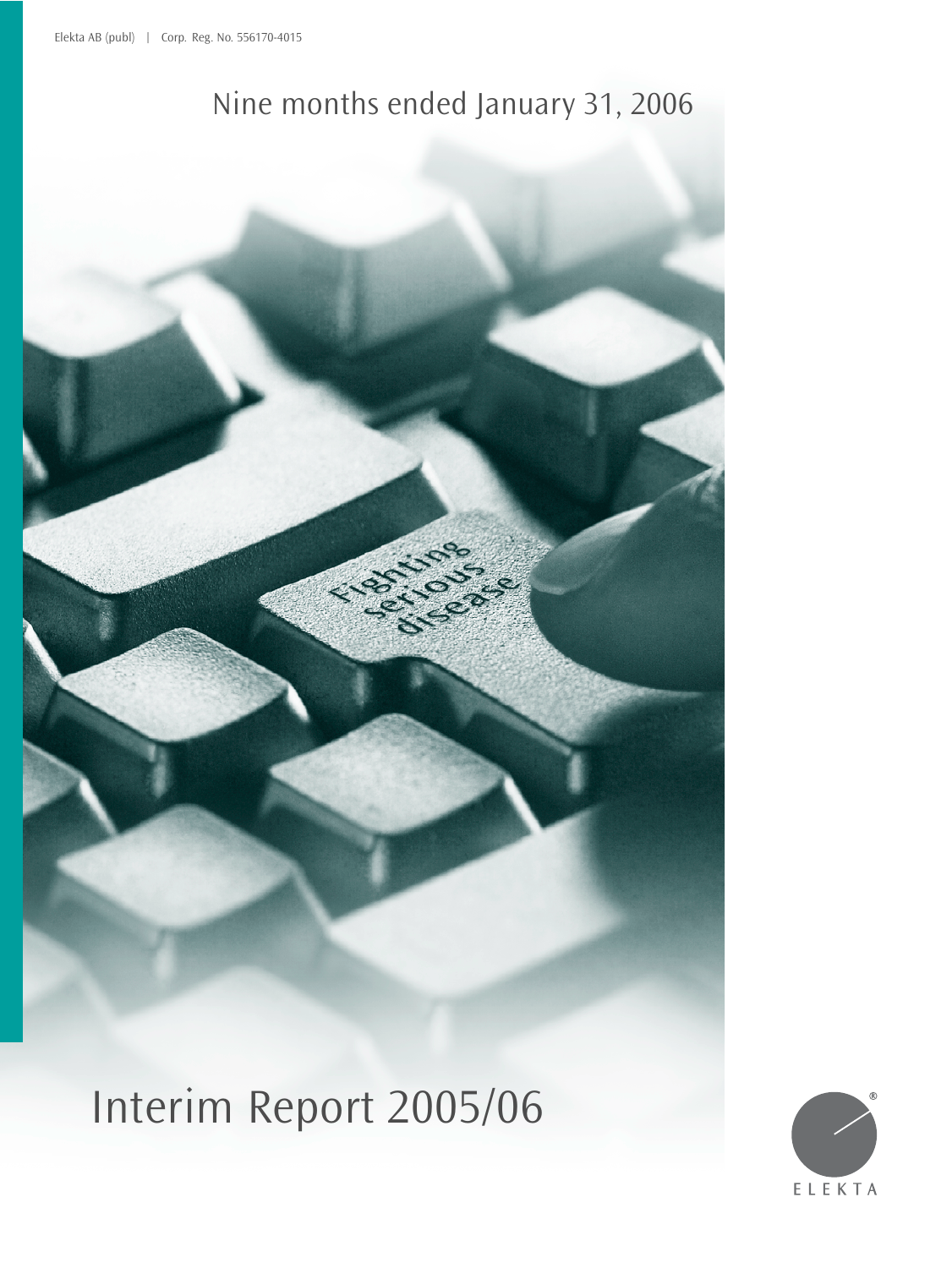# Interim Report 2005/06 Nine months ended January 31, 2006

- **Order bookings rose 29 percent to SEK 3.162 M (2.454). Order backlog amounted to SEK 3,768 M.**
- **Net sales increased 38 percent to SEK 3,037 M (2,196).**
- Operating profit amounted to SEK 252 M (251) and operating margin was **8 percent (11). On a rolling 12-month basis, operating margin was 9 percent.**
- **Profit after taxes amounted to SEK 167 M (176). Earnings per share after dilution amounted to SEK 1.76 (1.87).**
- **Cash flow from operations during the period was positive SEK 174 M (pos: 22). Cash flow after investments was negative SEK 137 M (neg: 15). The acquisition of Medical Intelligence during the third quarter was included in an amount of SEK 192 M.**
- For the full-year 2005/06, Elekta expects a sales growth in local currency **of 10-15 percent on a comparative basis and an operating margin of about 10 percent.**

### **Elekta's operations**

Elekta is an international medical-technology group developing advanced clinical solutions, comprehensive information systems and services for treatment of cancer and brain disorders.

At more than 3,000 hospitals worldwide, Elekta's IT systems and clinical solutions are used for enhancing the efficiency of clinical care operations, for treating cancer and for diagnosing and treating brain disorders with noninvasive or minimally invasive methods.

Elekta's acquisition of IMPAC Medical Systems in April 2005 continues to develop favorably. The acquisition enables Elekta to offer its customers a new broad range of medical IT systems for use in cancer care. Combined, Elekta and IMPAC are able to offer fully integrated solutions covering the entire spectrum of cancer care based on an image enabled electronic medical records system. The expected revenue synergies have now materialized through a strengthened Elekta presence and position in the North American market, and through Elekta's international sales organization facilitating sales and market penetration for IMPAC systems outside the US. The acquisition of Medical Intelligence in November 2005, have added to Elekta a portfolio of advanced and patent protected solutions for precise patient positioning and fixation and

thus strengthens Elekta's leadership in stereotactic radiation therapy.

Elekta's strategy is to continue the transformation process towards becoming a more comprehensive partner to health care providers – delivering systems, clinical solutions and services for the entire treatment process within oncology and neurosurgery. This involves a further broadened offering of products and services to be able to address a significantly larger market and at the same time to contribute to improved patient care worldwide.

The total market for Elekta's products, services and clinical solutions is expected to grow by 5-10 percent annually, and demand for Elekta's clinical solutions remains strong. However, the high value of individual orders and order coordination within the framework of health care investment programs often lead to significant quarterly variations in business volume.

### **Order bookings and order backlog**

Order bookings rose by 29 percent to SEK 3,162 M (2,454). IMPAC, which was acquired in April 2005, contributed with SEK 634 M (–) and Medical Intelligence with SEK 9 M. Order bookings for oncology products rose by 43 percent to SEK 2,554 M (1,786) and by 8 percent excluding IMPAC to SEK 1,920 M (1,786). Order bookings for neurosurgery

products declined by 9 percent, to SEK 608 M (668). Based on unchanged exchange rates, the Group's order bookings rose by 23 percent, with oncology rising 36 percent and neurosurgery declining by 11 percent.

Order bookings rose by 24 percent during the third quarter to SEK 1,165 M (939). IMPAC contributed with SEK 217 M.

Order bookings for the rolling 12 months increased by 19 percent.

The order backlog was on January 31, 2006 SEK 3,768 M, compared with SEK 3,493 M on April 30, 2005.

#### **Market comments**  Europe

Order bookings in the Europe region, including the Middle East and Africa, declined by 10 percent to SEK 1,092 M (1,212). At unchanged exchange rates, total order bookings for the region declined by 10 percent and by 15 percent for oncology products.

Elekta's position in the European market is strong. The European market for radiation therapy is driven primarily by the lack of care capacity and therapeutic equipment. In many European countries, the number of linear accelerators per capita is less than half that of the US.

There is substantial demand in Europe for information systems for cancer care, particularly for the purpose of improving productivity, streamlining operations and multisite connectivity. During the quarter, Elekta received several breakthrough orders in Europe for software for radiation oncology clinics, as well as the entire cancer treatment process.

During the first nine months of the fiscal year, market activity in the area of radiation treatment equipment has been significantly slower than during the corresponding period of the preceding year, in several countries where Elekta has a leading market share of the installed base. Political changes have affected investment patterns in certain major countries, including Germany and Italy. In the UK, capacity is being expanded continuously through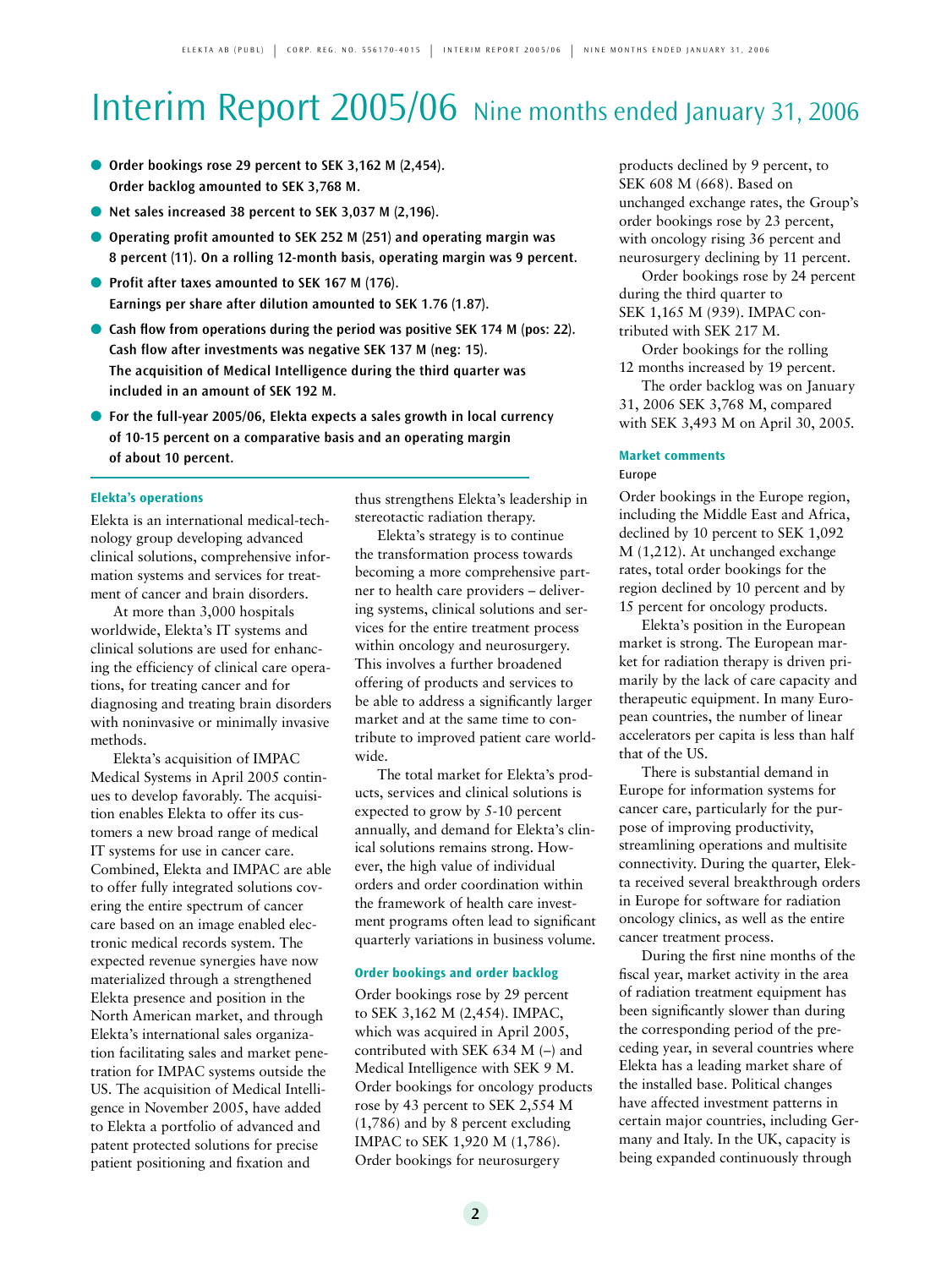| Order bookings              |                             |                             |              |                     |                     |              |                      |              |  |
|-----------------------------|-----------------------------|-----------------------------|--------------|---------------------|---------------------|--------------|----------------------|--------------|--|
| <b>SEK M</b>                | <b>Ouarter 3</b><br>2005/06 | <b>Ouarter 3</b><br>2004/05 | Change,<br>% | 9 months<br>2005/06 | 9 months<br>2004/05 | Change,<br>% | Rolling<br>12 months | Change,<br>% |  |
| Europe, Middle East, Africa | 372                         | 539                         | $-31$        | 1,092               | 1,212               | $-10$        | 1,417                | $-19$        |  |
| North and South America     | 599                         | 262                         | 129          | 1,482               | 760                 | 95           | 2,093                | 80           |  |
| Japan                       | 72                          | 57                          | 26           | 196                 | 207                 | $-5$         | 251                  | $\bf{0}$     |  |
| Asia excl Japan             | 122                         | 81                          | 51           | 392                 | 275                 | 43           | 505                  | 24           |  |
| Group                       | 1,165                       | 939                         | 24           | 3,162               | 2,454               | 29           | 4,266                | 19           |  |
| of which                    |                             |                             |              |                     |                     |              |                      |              |  |
| Oncology                    | 890                         | 698                         | 28           | 2,554               | 1,786               | 43           | 3,368                | 27           |  |
| Neurosurgery                | 275                         | 241                         | 14           | 608                 | 668                 | $-9$         | 898                  | $-3$         |  |

coordination of orders within the framework of the healthcare investment program, and the British NHS has indicated further such investments. There were no such coordinated investments during the first nine months of the year, however. In summary, this has resulted in a decline of order bookings on an overall stable market.

### North and South America

Order bookings in North and South America increased by 95 percent to SEK 1,482 M (760), including SEK 540 M (–) attributable to IMPAC. At unchanged exchange rates, order bookings for the region rose by 82 percent. Order bookings for oncology increased by 164 percent, while order bookings for neurosurgery declined 23 percent, based on unchanged exchange rates.

Elekta continues to strengthen its position on the important American

market for radiation therapy. Adding to the fact that Elekta is offering the most advanced technology for image guided radiation therapy (IGRT), the expansion of Elekta's product range to include comprehensive information systems has resulted in accelerated growth far exceeding market growth. The integrated sales organization facilitates contacts with customers who previously did not use Elekta's linear accelerators.

In the US market, efficiency in patient flows and processing of clinical data are often decisive sales arguments. Software systems that handle both the entire treatment process and administration and resource allocation are therefore required in most sales situations. Customers want integrated hardware and software systems that also support open connectivity with the hospital's other equipment and IT



systems. During the period, Elekta received several orders that included not only treatment equipment and software systems for radiation therapy, but also software for the entire cancer treatment process, including medical oncology.

As of this calendar year, US hospitals are able to receive reimbursement for high-resolution imaging on a linear accelerator such as Elekta Synergy®. The new CPT reimbursement code pays USD 75 per session, which has contributed to the already strong interest in image-guided radiation therapy (IGRT). More than half of Elekta's orders for linear accelerators now include equipment for high-resolution 3D imaging to be used in treatment.

During the third quarter, order bookings improved within neurosurgery, in part due to the higher reimbursement for Gamma Knife® surgery effective as of January 1, 2006. It remains the case, however, that establishment of new Gamma Knife clinics more often than previously involve several financiers, which extends sales processes.

### Japan

Order bookings in Japan declined by 5 percent to SEK 196 M (207). Based on unchanged exchange rates, order bookings declined by 2 percent.

Elekta has a strong position in the Japanese market, particularly in neurosurgery. The latest generation of Leksell Gamma Knife®, the 4C version, was approved by the Japanese authorities in October 2005, which increases the potential for new and after-market sales in the region.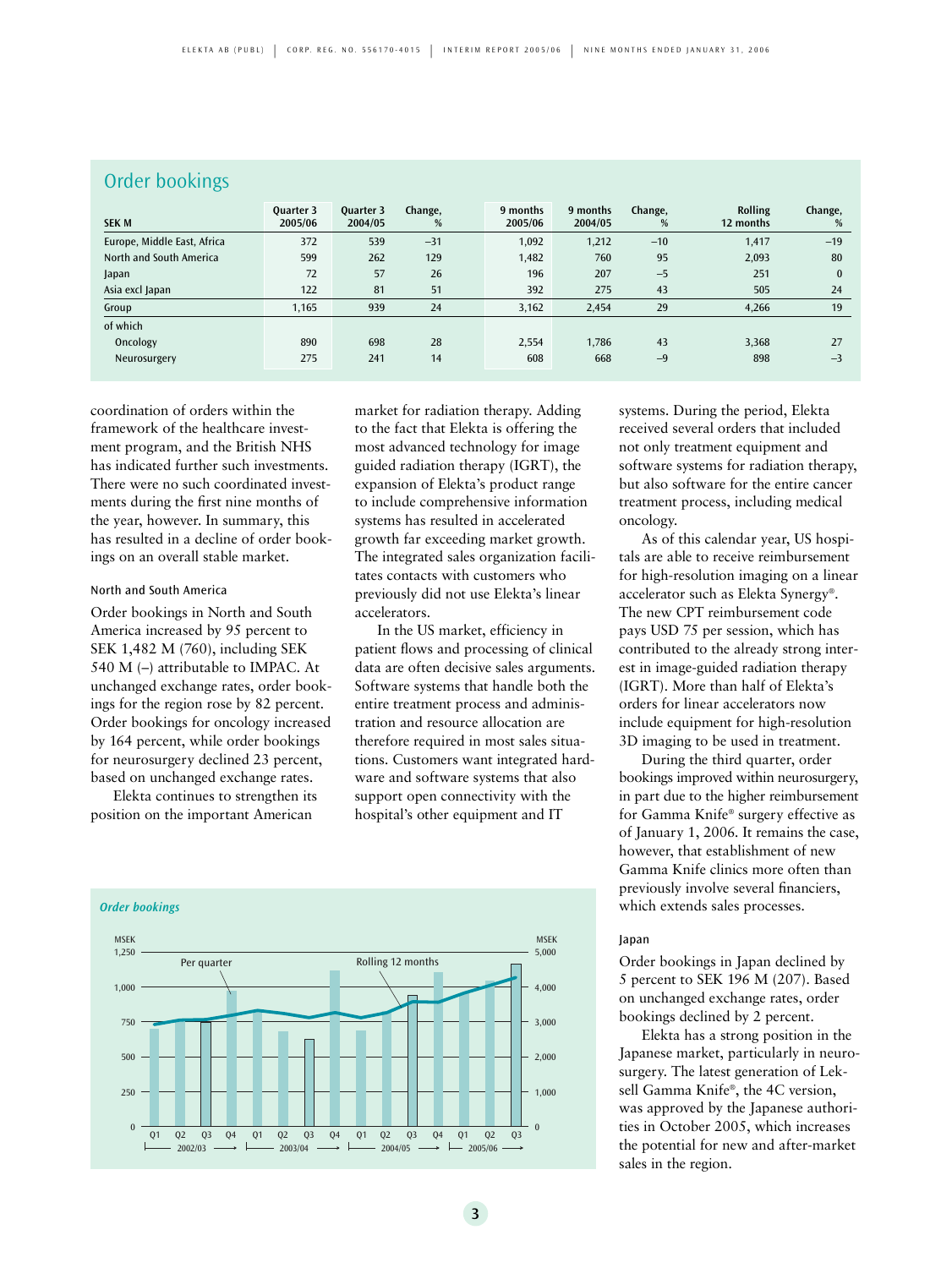### Net sales

| <b>SEK M</b>                | Quarter 3<br>2005/06 | Quarter 3<br>2004/05 | Change,<br>% | 9 months<br>2005/06 | 9 months<br>2004/05 | Change,<br>% | 12 months<br>2004/05 |
|-----------------------------|----------------------|----------------------|--------------|---------------------|---------------------|--------------|----------------------|
| Europe, Middle East, Africa | 428                  | 314                  | 36           | 1,145               | 895                 | 28           | 1,328                |
| North and South America     | 483                  | 148                  | 226          | 1,350               | 645                 | 109          | 1,057                |
| Japan                       | 80                   | 142                  | $-44$        | 208                 | 273                 | $-24$        | 326                  |
| Asia excl Japan             | 106                  | 126                  | $-16$        | 334                 | 383                 | $-13$        | 441                  |
| Group                       | 1.097                | 730                  | 50           | 3,037               | 2,196               | 38           | 3,152                |
| of which                    |                      |                      |              |                     |                     |              |                      |
| Oncology                    | 908                  | 479                  | 90           | 2,420               | 1,526               | 59           | 2,175                |
| Neurosurgery                | 189                  | 251                  | $-25$        | 617                 | 670                 | $-8$         | 977                  |

Leading Japanese hospitals are showing interest in Elekta Synergy®, but the long process for regulatory approval leads to later introduction of new technology in the Japanese market.

### Asia

Order bookings in Asia, excluding Japan, rose by 43 percent to SEK 392 M (275). At unchanged exchange rates, total order booking for the region increased by 33 percent, while oncology products increased by 32 percent.

Elekta holds a leading market position in the region for advanced solutions for radiation therapy and notes healthy growth in this segment on the Chinese market. The need for equipment for radiation therapy of tumor diseases is very high in most Asian countries. Competition in the Asian markets for linear accelerators is strong, primarily from suppliers of equipment with less advanced configuration and lower prices.

### After market

Order bookings for Elekta's aftermarket products and services excluding IMPAC increased by 23 percent to SEK 930 M (756).

Elekta's after market continued to show strong growth, partly as a result of the growth in installed base. During the year, Elekta has also focused on increasing upgrade sales and marketing of value-adding services such as education and training of both new and

experienced users. The installed base of linear accelerators upgradeable to the latest technology increases the opportunity of profitable after-market sales.

#### **Net sales**

Consolidated net sales rose 38 percent to SEK 3,037 M (2,196), including SEK 499 M (–) attributable to IMPAC and SEK 7 M to Medical Intelligence. Based on unchanged exchange rates, net sales increased by 32 percent.

Net sales for oncology products increased by 59 percent to SEK 2,420 M (1,526) but declined 8 percent for neurosurgery products to SEK 617 M (670). Net sales for the after-market excluding IMPAC rose 16 percent to SEK 786 M (675).

Net sales for the third quarter rose to SEK 1,097 M (730), including SEK 179 M (–) attributable to IMPAC.

#### **Earnings**

Operating profit amounted to SEK 252 M (251). Operating margin was 8 percent (11). Operating profit was negatively affected by the product mix and expansion of capacity within service and installation in IMPAC. The comparison with last year is negatively impacted by currency effects in an amount of SEK 51 M. IMPAC contributed positively to earnings but showed a low operating margin after amortization of acquired intangible assets. The gross margin for the first nine months rose to 42 percent (38) as a result of the increased portion of software sales. Costs of material, installation and service are lower for software than for Elekta's other products but the costs for development and sales are relatively higher.

For the rolling 12-month period, the operating margin amounted to 9 percent.

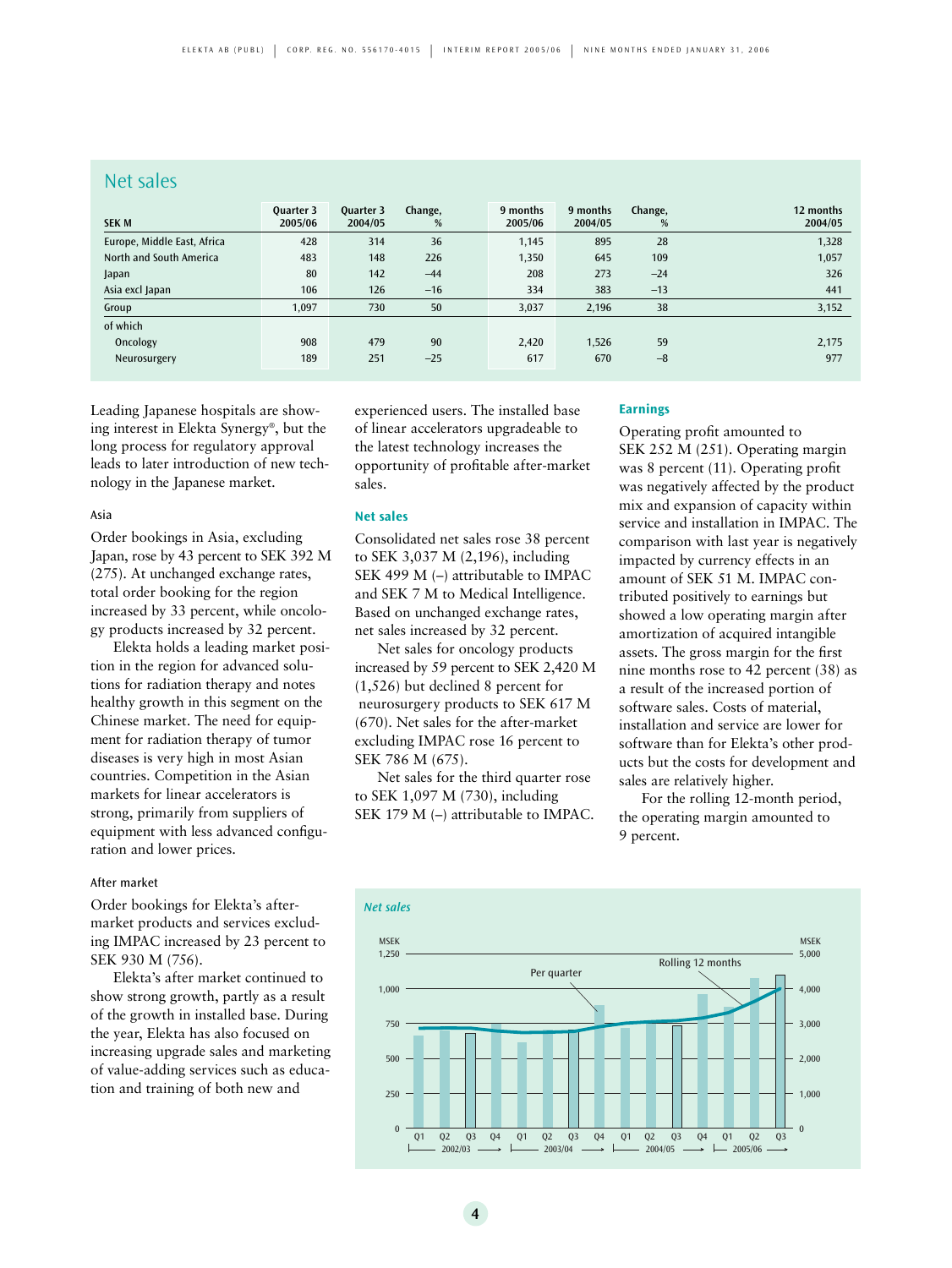Net sales increased 2 percent to SEK 1,097 M for the third quarter compared to SEK 1,071 M for the second quarter but the operating result declined 16 percent to SEK 99 M. The gross margin declined from 43 percent to 42 percent due to lower deliveries of neurosurgery products. The cost increase between the quarters comes mainly from increased investments in product development and the acquisition of Medical Intelligence. The operating margin for the third quarter was 9 percent compared with 11 percent for the second quarter.

Operating profit for the third quarter amounted to SEK 99 M (72), while the operating margin was 9 percent (10).

Compared with the earlier forecast, the operating result for the third quarter was negatively affected by deliveries being delayed on the request of customers as well as capacity investments in order to meet the strong order demand for software systems outside the US.

In accordance with IFRS 2 (Sharerelated payments) costs for Elekta's outstanding options program must be reported. In the first nine months, these costs amounted to SEK 19 M (0). These costs comprise a calculated cost corresponding to the earned portion of the option value for the 2004/2008 options program at allocation. In addition, there are calculated social security costs for the earned portion of the options based on a theoretical market value of the options which is calculated in accordance with the Black & Scholes model, based on the share price at January 31, 2006 and the subscription price. For options exercised social cost is paid on the difference between market price and price paid for the shares on the exercise day.

Investments in research and development rose 51 percent to SEK 243 M (161), or 8 percent (7) of net sales. The increase is attributable mainly to IMPAC. Capitalization of development costs and amortization of capitalized development costs affected earnings in the amount of SEK 13 M (neg. 2). Capitalization amounted to SEK 22 M (16) and amortization to SEK 9 M (18).

Exchange rate effects on operating profit compared with the year-earlier period:

• Exchange-rate movements affected operating profit before recorded exchange differences, positively by about SEK 33 M.

• Recorded exchange losses in operation amounted to SEK 21 M, mainly from forward contracts.

• Recorded exchange gains in operation in the year earlier period amounted to SEK 63 M.

In total exchange rate fluctuations



compared with the year-earlier period affected operating profit negatively by SEK 51 M.

Elekta hedges part of its net exposure per currency over a rolling 24-month period. Exchange rate losses from forward contracts in operating profit amounted to SEK 19 M (gain: 53). Unrealized exchange rate losses on cash-flow hedges amounted to SEK 3 M and are reported as of the 2005/06 fiscal year in shareholders' equity, taking into account the tax effect.

Net financial items amounted to an expense of SEK 7 M (income: 7). Net interest expenses amounted to SEK 27 M (income: 7) as a result of financing raised for acquisitions. Shares in the earnings of associated companies amounted to income of SEK 13 M (7) and financial exchange rate differences to an income of SEK 7 M (expense: 7).

Profit after net financial items declined to SEK 245 M (258). The tax expense amounted to SEK 78 M, or 32 percent. Profit after taxes amounted to SEK 167 M (176).

Earnings per share amounted to SEK 1.77 (1.87) before dilution and SEK 1.76 (1.87) after dilution.

The return on shareholders' equity amounted to 14 percent (19), while the return on capital employed amounted to 16 percent (22).

### **Investments and depreciation/amortization**

Investments in intangible and tangible assets amounted to SEK 149 M (57). The increase is to a large extent explained by the ongoing investment in a new, Group-wide ERP system. Amortization/depreciation of intangible and tangible assets amounted to SEK 126 M (75), of which SEK 67 M pertains to amortization of intangible assets relating to the acquisition of IMPAC and Medical Intelligence.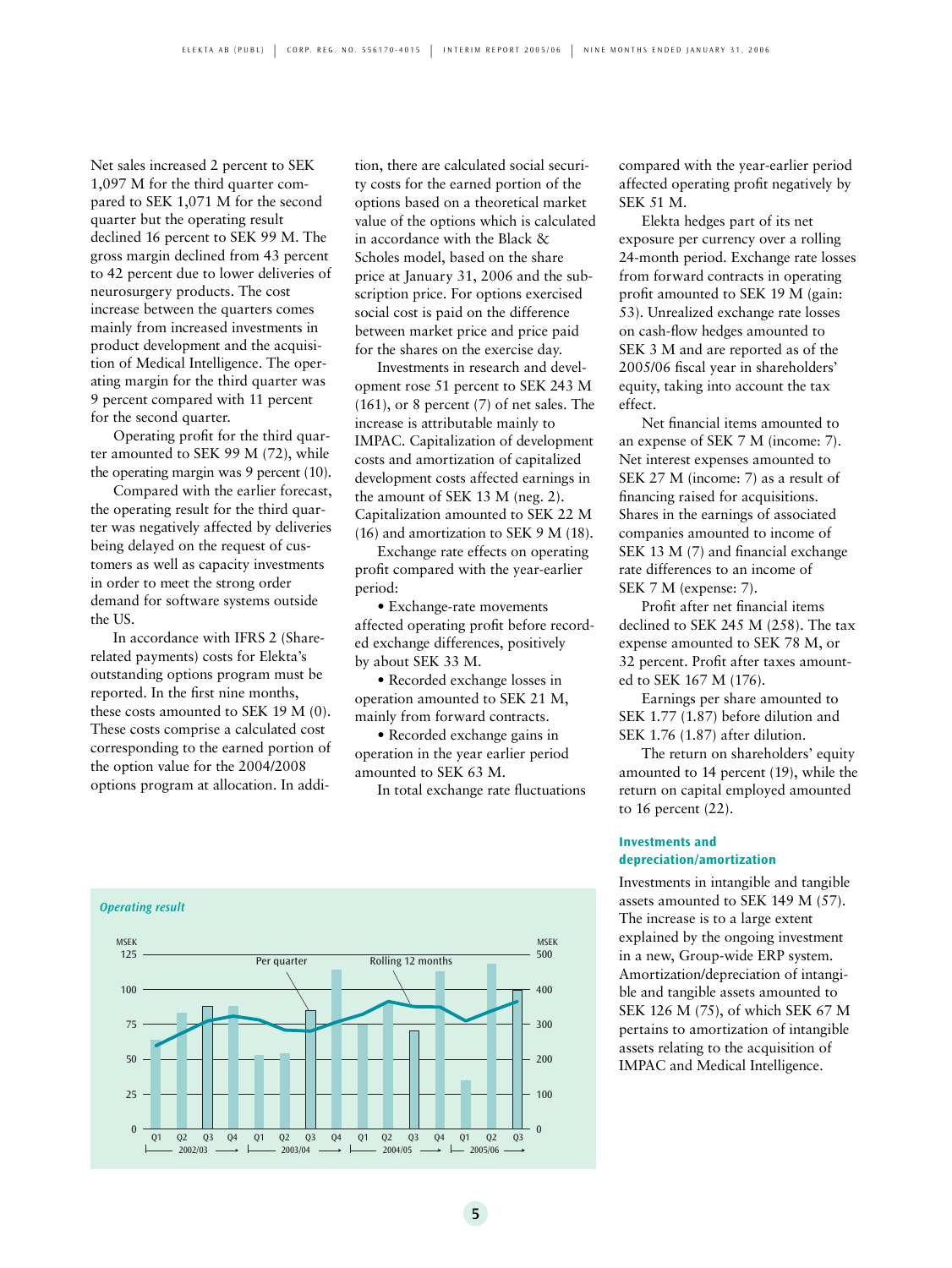### Income statement

|                                     | 3 months | 3 months       | 9 months | 9 months       | 12 months | 12 months |
|-------------------------------------|----------|----------------|----------|----------------|-----------|-----------|
|                                     | Nov-Jan  | Nov-Jan        | May-Jan  | May-Jan        | Feb-Jan   | May-Apr   |
| <b>SEK M</b>                        | 2005/06  | 2004/05*       | 2005/06  | 2004/05*       | 2005/06*  | 2004/05*  |
| Net sales                           | 1,097    | 730            | 3,037    | 2,196          | 3,993     | 3,152     |
| Cost of products sold               | $-643$   | $-456$         | $-1,772$ | $-1,354$       | $-2,352$  | $-1,934$  |
| <b>Gross income</b>                 | 454      | 274            | 1,265    | 842            | 1,641     | 1,218     |
| Selling expenses                    | $-163$   | $-100$         | $-474$   | $-287$         | $-589$    | $-402$    |
| Administrative expenses             | $-101$   | $-75$          | $-288$   | $-204$         | $-373$    | $-289$    |
| R&D expenses                        | $-79$    | $-56$          | $-230$   | $-163$         | $-303$    | $-236$    |
| Exchange differences in operation   | $-12$    | 29             | $-21$    | 63             | $-11$     | 73        |
| <b>Operating result</b>             | 99       | 72             | 252      | 251            | 365       | 364       |
| Result from participations          |          |                |          |                |           |           |
| in associated companies             | 5        | $\overline{4}$ | 13       | $\overline{7}$ | 13        | 7         |
| Interest income                     | 10       | 6              | 17       | 16             | 23        | 22        |
| Interest expenses                   | $-22$    | $-3$           | $-44$    | $-9$           | $-50$     | $-15$     |
| Financial exchange differences      | 5        | $-1$           | 7        | $-7$           | 14        | $\bf{0}$  |
| Income after financial items        | 97       | 78             | 245      | 258            | 365       | 378       |
| <b>Taxes</b>                        | $-28$    | $-26$          | $-78$    | $-82$          | $-121$    | $-125$    |
| Net income                          | 69       | 52             | 167      | 176            | 244       | 253       |
| Attributable to                     |          |                |          |                |           |           |
| <b>Parent Company shareholders</b>  | 69       | 52             | 167      | 176            | 244       | 253       |
| Earnings per share before dilution  | 0.73     | 0.55           | 1.77     | 1.87           | 2.59      | 2.69      |
| Earnings per share after dilution   | 0.73     | 0.55           | 1.76     | 1.87           | 2.58      | 2.69      |
| Cash flow                           |          |                |          |                |           |           |
| Operating cash flow                 | 102      | 87             | 264      | 281            | 403       | 420       |
| Change in working capital           | 50       | $-77$          | $-90$    | $-259$         | 157       | $-12$     |
| Cash flow from operating activities | 152      | 10             | 174      | 22             | 560       | 408       |
| <b>Investments and disposals</b>    | $-238$   | $-15$          | $-311$   | $-37$          | $-1,724$  | $-1,450$  |
| <b>Cash flow after investments</b>  | $-86$    | $-5$           | $-137$   | $-15$          | $-1,164$  | $-1,042$  |
| <b>External financing</b>           | $-22$    | $-50$          | 53       | 20             | 675       | 642       |
| Change in liquid funds              | $-120$   | $-56$          | $-69$    | $-5$           | $-471$    | $-407$    |

## Balance sheet

| <b>SEK M</b>                                           | $\chi$ an 31, 2006 | Jan 31, 2005* | April 30, 2005* |
|--------------------------------------------------------|--------------------|---------------|-----------------|
| Intangible fixed assets                                | 2,243              | 355           | 1,920           |
| Tangible fixed assets                                  | 236                | 141           | 189             |
| <b>Financial fixed assets</b>                          | 27                 | 21            | 22              |
| Inventories                                            | 441                | 369           | 362             |
| <b>Receivables</b>                                     | 1,492              | 1,302         | 1,266           |
| Liquid assets                                          | 675                | 1,146         | 744             |
| <b>Total assets</b>                                    | 5,114              | 3,334         | 4,503           |
| Shareholders' equity                                   | 1,742              | 1,598         | 1,694           |
| <b>Provisions</b>                                      | 340                | 189           | 286             |
| Interest-bearing liabilities                           | 1,126              | 209           | 833             |
| Interest-free liabilities                              | 1,906              | 1,338         | 1,690           |
| Total shareholders' equity, provisions and liabilities | 5,114              | 3,334         | 4,503           |
| Assets pledged                                         | 35                 | 58            | 54              |
| <b>Contingent liabilities</b>                          | 186                | 122           | 151             |
| Changes in shareholders' equity                        |                    |               |                 |

| <b>SEK M</b>                           | Jan 31, 2006 | Jan 31, 2005* | April 30, 2005* |
|----------------------------------------|--------------|---------------|-----------------|
| Opening balance                        | 1,694        | 1,413         | 1,413           |
| Changed accounting principle           | 11           | $-2$          | $-2$            |
| <b>IFRS 2 cost and deferred tax</b>    | 20           | 4             | 8               |
| IAS 39 unrealized cash flow hedges     | $-12$        |               |                 |
| Option premiums and warrants exercised | 11           | 74            | 74              |
| <b>Dividend</b>                        | $-207$       |               |                 |
| Repurchase of shares                   |              | $-50$         | $-50$           |
| <b>Translation differences</b>         | 58           | $-17$         | $-2$            |
| Net income                             | 167          | 176           | 253             |
| <b>Closing balance</b>                 | 1.742        | 1,598         | 1,694           |
|                                        |              |               |                 |

\* Restated according to IFRS.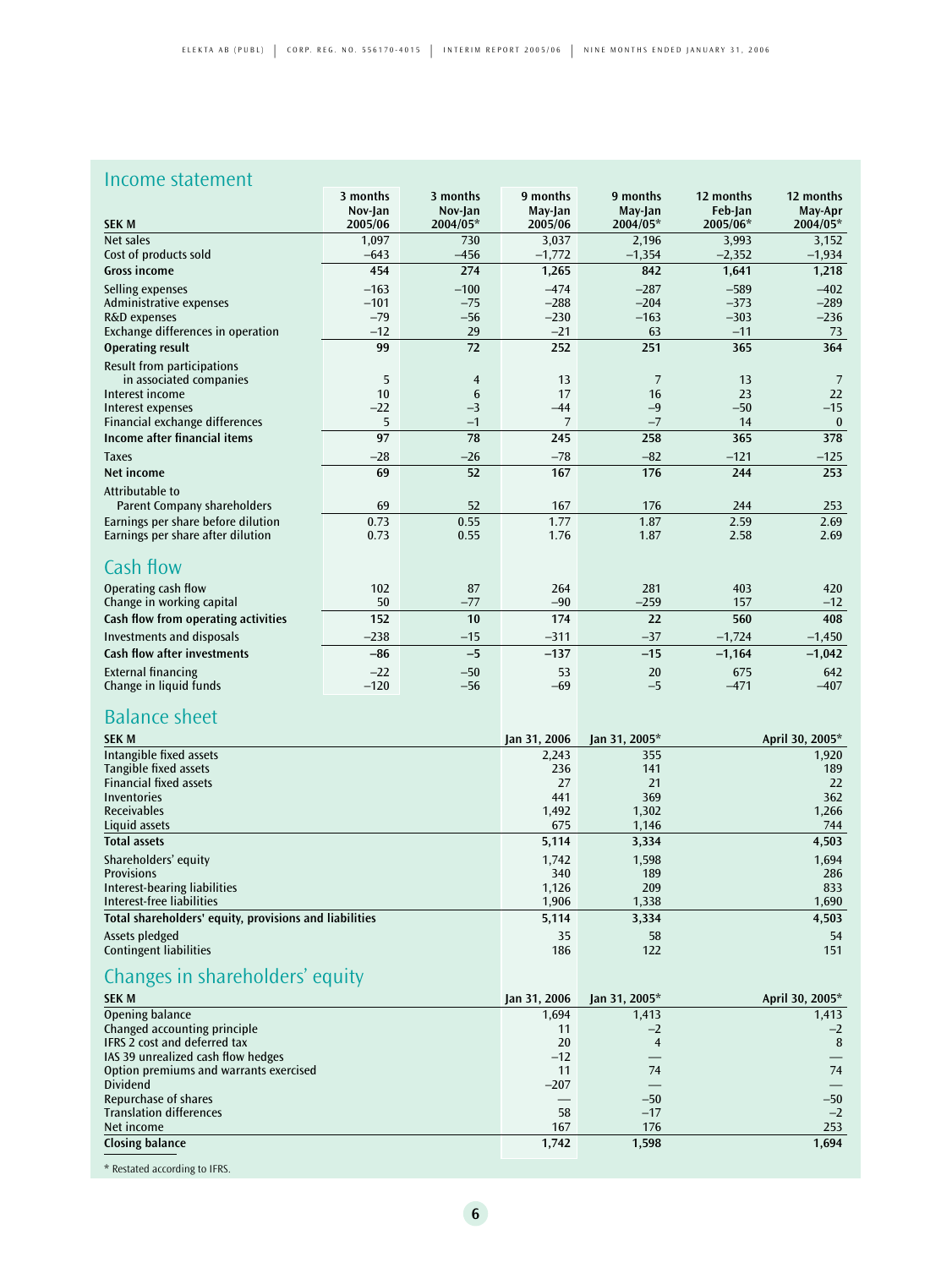### Key figures

| $\cdots$                             |                                 |                                 |                                 |                                  |                                 |                                |
|--------------------------------------|---------------------------------|---------------------------------|---------------------------------|----------------------------------|---------------------------------|--------------------------------|
|                                      | 12 months<br>May-Apr<br>2002/03 | 12 months<br>May-Apr<br>2003/04 | 12 months<br>May-Apr<br>2004/05 | 12 months<br>May-Apr<br>2004/05* | 9 months<br>May-Jan<br>2004/05* | 9 months<br>May-Jan<br>2005/06 |
| Order bookings, SEK M                | 3,186                           | 3,262                           | 3,558                           | 3,558                            | 2,454                           | 3,162                          |
| Net sales, SEK M                     | 2,781                           | 2,900                           | 3,152                           | 3,152                            | 2,196                           | 3,037                          |
| Operating result, SEK M              | 323                             | 306                             | 349                             | 364                              | 251                             | 252                            |
| Operating margin, %                  | 12                              | 11                              | 11                              | 12                               | 11                              | 8                              |
| Profit margin, %                     | 11                              | 11                              | 12                              | 12                               | 12                              | 8                              |
| Shareholders' equity, SEK M          | 1,445                           | 1,413                           | 1,674                           | 1,694                            | 1,586                           | 1,742                          |
| Capital employed, SEK M              | 1,697                           | 1,644                           | 2,507                           | 2,527                            | 1,807                           | 2,868                          |
| Equity/assets ratio, %               | 49                              | 46                              | 37                              | 38                               | 48                              | 34                             |
| Net debt/equity ratio, times         | $-0.58$                         | $-0.65$                         | 0.05                            | 0.05                             | $-0.59$                         | 0.26                           |
| Return on shareholders' equity, % ** | 17                              | 17                              | 16                              | 16                               | 19                              | 14                             |
| Return on capital employed, % **     | 22                              | 20                              | 20                              | 21                               | 22                              | 16                             |

\* Restated according to IFRS. \*\* Based on rolling 12 months.

### Data per share

|                                | 12 months<br>May-Apr<br>2002/03 | 12 months<br>May-Apr<br>2003/04 | 12 months<br>May-Apr<br>2004/05 | 12 months<br>May-Apr<br>2004/05* | 9 months<br>May-Jan<br>$2004/05*$ | 9 months<br>May-Jan<br>2005/06 |
|--------------------------------|---------------------------------|---------------------------------|---------------------------------|----------------------------------|-----------------------------------|--------------------------------|
| Earnings per share             |                                 |                                 |                                 |                                  |                                   |                                |
| before dilution, SEK           | 2.43                            | 2.54                            | 2.56                            | 2.69                             | 1.87                              | 1.77                           |
| after dilution, SEK            | 2.38                            | 2.54                            | 2.56                            | 2.69                             | 1.87                              | 1.76                           |
| Cash flow per share            |                                 |                                 |                                 |                                  |                                   |                                |
| before dilution, SEK           | 3.00                            | 3.71                            | $-11.09$                        | $-11.09$                         | $-0.16$                           | $-1.46$                        |
| after dilution, SEK            | 2.94                            | 3.71                            | $-11.06$                        | $-11.06$                         | $-0.16$                           | $-1.45$                        |
| Shareholders' equity per share |                                 |                                 |                                 |                                  |                                   |                                |
| before dilution, SEK           | 14.93                           | 15.16                           | 17.80                           | 18.02                            | 16.98                             | 18.49                          |
| after dilution, SEK            | 14.86                           | 15.44                           | 18.63                           | 18.84                            | 16.98                             | 19.22                          |
| Average number of shares       |                                 |                                 |                                 |                                  |                                   |                                |
| before dilution, 000s          | 96,057                          | 97,756                          | 93,991                          | 93,991                           | 93,978                            | 94,106                         |
| after dilution, 000s           | 98,082                          | 97,756                          | 94,182                          | 94,182                           | 93,978                            | 94,788                         |
| Number of shares at closing    |                                 |                                 |                                 |                                  |                                   |                                |
| before dilution, 000s          | 96,768                          | 93,199                          | 94,028                          | 94,028                           | 94,089                            | 94,201                         |
| after dilution, 000s           | 98,964                          | 93,199                          | 95,703                          | 95,703                           | 94,089                            | 95,703                         |

\* Restated according to IFRS. Dilution in 2002/03-2003/04 refers to warrants program 1999/2002 and 2000/2003. Dilution in 2004/05-2005/06 refers to warrants program 2004/2008. All historical data restated for split 3:1 October 2005.

### **Exchange rates**

| $\tilde{\phantom{a}}$ |          | Average rate       |                    |             | Closing rate              |                 |             |  |
|-----------------------|----------|--------------------|--------------------|-------------|---------------------------|-----------------|-------------|--|
| Country               | Currency | May-Jan<br>2005/06 | May-Jan<br>2004/05 | Change<br>% | jan <sub>31</sub><br>2006 | Apr 30,<br>2005 | Change<br>% |  |
| Europe                | 1 EUR    | 9.367              | 9.095              |             | 9.232                     | 9.168           |             |  |
| <b>Great Britain</b>  | 1 GBP    | 13.753             | 13.348             |             | 13.523                    | 13.533          | $\bf{0}$    |  |
| Japan                 | 100 IPY  | 6.841              | 6.727              |             | 6.510                     | 6.720           | $-3$        |  |
| <b>USA</b>            | 1 USD    | 7.722              | 7.269              | 6           | 7.633                     | 7.075           | 8           |  |

### **Accounting principles**

This report has been prepared in accordance with the Annual Accounts Act and IAS 34 Interim Financial Reporting. Effective May 1, 2005 the Group's financial reports are prepared in accordance with International Financial Reporting Standards (IFRS) approved by the EU. A detailed description of the effects of the conversion from Swedish accounting standards to IFRS on earnings in 2004/05, balance sheet for April 30, 2005 and the conversion to IAS 39 May 1, 2005 is presented in the Annual Report for 2004/05 (Board of Directors' report). The accounting presented in this report is based on IFRS standards in their current form. Other accounting principles and calculation methods applied are the same as those used in the Annual Report for 2004/05. Changes and interpretations may be published during 2005/06 and could affect the year's final accounting.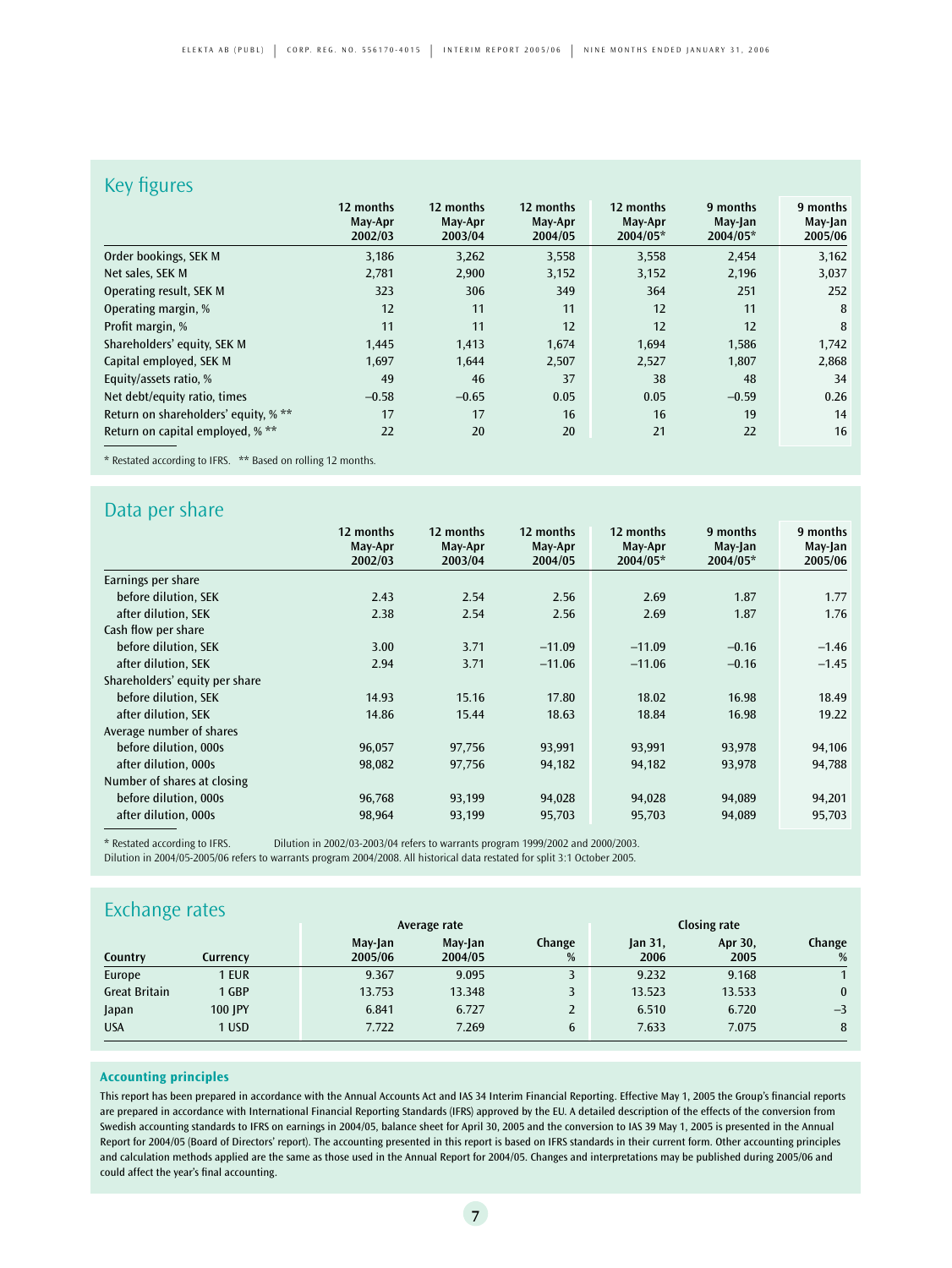### Transition to IFRS

The rules for adoption of IFRS are provided in IFRS 1 (First-time Adoption of International Financial Reporting Standards). The net effect of the change in accounting principles is reported directly against shareholders' equity. The significant changes in accounting principles as a result of applying IFRS, as well as the calculated effects on the balance sheet on April 30, 2005, are presented below.

#### Business combinations and goodwill

In accordance with IFRS 3 (Business Combinations) goodwill is no longer amortized. Instead, an impairment test must be carried out each year to determine whether there is any writedown requirement regarding goodwill. Based on IFRS 1, Elekta has chosen not to re-calculate acquisitions of subsidiaries and associated companies carried out prior to May 1, 2000. The net value of goodwill existing on May 1, 2004, is considered as the new acquisition value. Acquisitions during fiscal 2004/05 have been reported in accordance with IFRS 3. Amortization applied during 2004/05 amounting to

SEK 25 M is reversed. In certain companies, goodwill is tax deductible, as a result of which deferred tax is affected in the amount of SEK 6 M.

### Financial instruments and hedge accounting

IAS 39 (Financial Instruments: Recognition and Measurement) is applied from May 1, 2005. Based on IFRS 1, Elekta has chosen not to restate the comparable figures for 2004/05 regarding financial instruments in accordance with IAS 39. The difference between the reported values in accordance with IAS 39 and the previously applied accounting principles is reported in the balance sheet at May 1, 2005 directly against shareholders' equity in accordance with the transition rules in IFRS 1. An amount of SEK 15 M is reported for financial instruments, SEK 4 M in deferred taxes related to these, and shareholders' equity is increased by SEK 11 M. Financial liabilities shall be measured at amortized cost, with the effect that prepaid expenses and interest-bearing liabilities both declined by SEK 2 M.

#### Share-based payments

Elekta's outstanding 2004/2008 options program is covered by IFRS 2 (Share-based payments), which means that a calculated cost based on the fair value of the instruments on the issue date shall be reported in the income statements distributed over the earnings period. The calculated cost of the 2004/05 fiscal year amounted to SEK 10 M and deferred tax related to the options program to SEK 3 M.

### Minority interests

According to IAS 27 (Consolidated and Separate Financial Statements), minority shares of shareholders' equity must be reported as a separate component in shareholders' equity on the balance sheet and not as a separate item among liabilities. In the income statement, minority shares of earnings may no longer be eliminated, but must be included in reported income for the period. It must be specified in the income statement what proportion of the profit for the year is attributable to the owners of the parent company and to the minority owners of subsidiaries.

### Income statement 2004/05 restated according to IFRS

| <b>SEK M</b>                                       | May-July | May-Oct. | May-Jan. | May-April |
|----------------------------------------------------|----------|----------|----------|-----------|
| Net sales                                          | 717      | 1,466    | 2,196    | 3,152     |
| Cost of products sold                              | $-443$   | $-898$   | $-1,354$ | $-1,934$  |
| Gross profit                                       | 274      | 568      | 842      | 1,218     |
| Selling expenses                                   | $-91$    | $-187$   | $-287$   | $-402$    |
| Administrative expenses                            | $-60$    | $-129$   | $-204$   | $-289$    |
| R&D expenses                                       | $-54$    | $-107$   | $-163$   | $-236$    |
| Currency exchange differences in operations        | 12       | 34       | 63       | 73        |
| Operating profit/loss                              | 81       | 179      | 251      | 364       |
| Income from participations in associated companies | 3        | 3        | 7        | 7         |
| Interest income                                    | 5        | 10       | 16       | 22        |
| Interest costs and similar profit/loss items       | $-3$     | $-6$     | $-9$     | $-15$     |
| Financial currency exchange differences            | $-1$     | $-6$     | $-7$     | $\bf{0}$  |
| Profit after financial items                       | 85       | 180      | 258      | 378       |
| <b>Taxes</b>                                       | $-26$    | $-56$    | $-82$    | $-125$    |
| Profit for the year                                | 59       | 124      | 176      | 253       |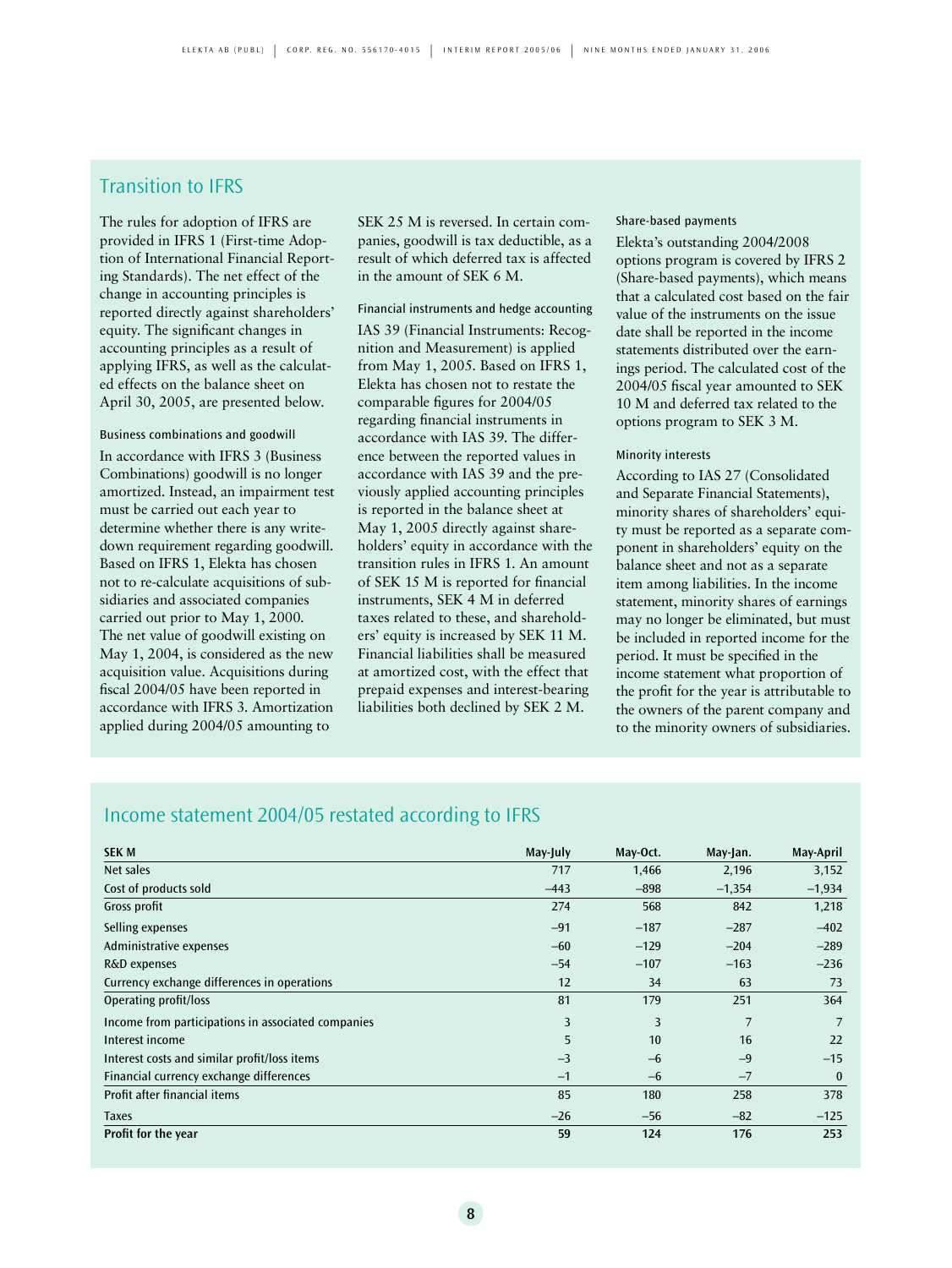### Balance sheet restated according to IFRS

| <b>SEK M</b>                                           | July 31, 2004 | Oct. 31, 2004 | Jan. 31, 2005 | April 30, 2005 | May 1, 2005 |
|--------------------------------------------------------|---------------|---------------|---------------|----------------|-------------|
| Intangible fixed assets                                | 374           | 359           | 355           | 1,920          | 1,920       |
| Tangible fixed assets                                  | 138           | 135           | 141           | 189            | 189         |
| <b>Financial fixed assets</b>                          | 17            | 18            | 21            | 22             | 22          |
| Inventories                                            | 340           | 338           | 369           | 362            | 362         |
| <b>Receivables</b>                                     | 1,208         | 1,121         | 1,302         | 1,266          | 1,279       |
| Liquid funds                                           | 1,046         | 1,202         | 1,146         | 744            | 744         |
| <b>Total assets</b>                                    | 3,123         | 3,173         | 3,334         | 4,503          | 4,516       |
|                                                        |               |               |               |                |             |
| Shareholders' equity                                   | 1,487         | 1,586         | 1,598         | 1,694          | 1,705       |
| <b>Provisions</b>                                      | 178           | 166           | 189           | 286            | 290         |
| Interest-bearing liabilities                           | 230           | 212           | 209           | 833            | 831         |
| Interest-free liabilities                              | 1,228         | 1,209         | 1,338         | 1,690          | 1,690       |
| Total shareholders' equity, provisions and liabilities | 3,123         | 3,173         | 3,334         | 4,503          | 4,516       |
|                                                        |               |               |               |                |             |
| Shareholders' equity old principles                    | 1,482         | 1,576         | 1,583         | 1,674          | 1,674       |
| Reversed amortization of goodwill after tax            | 5             | 10            | 15            | 19             | 19          |
| Costs and deferred tax for options program             |               | $\bf{0}$      | $\mathbf{0}$  | $\mathbf{1}$   |             |
| Effect of IAS 39 after tax                             |               |               |               |                | 11          |
| Shareholders' equity new principles                    | 1,487         | 1,586         | 1,598         | 1,694          | 1,705       |

### **Liquidity and financial position**

Cash flow from operations during the period amounted to a positive SEK 174 M (pos: 22). Cash flow after investments amounted to a negative SEK 137 M (neg: 15). The acquisition of Medical Intelligence during the third quarter was included in an amount of SEK 192 M.

Liquid funds January 31, 2006 amounted to SEK 675 M, compared with SEK 744 M on April 30, 2005. SEK 34 M of bank balances was pledged, primarily for commercial guarantees.

Interest-bearing liabilities amounted to SEK 1,126 M, compared with SEK 833 M on April 30, 2005. In August 2005, Elekta strengthened and diversified its long-term financing structure by entering into a private placement agreement to issue senior notes to U.S. institutional investors. The transaction amount was USD 125 M with a tenor of 10 years. Net debt amounted January 31, 2006

to SEK 451 M, compared with SEK 89 M on April 30, 2005.

On January 31, 2006, the net debt/equity ratio was 0.26 and equity/assets ratio was 34 percent.

During August - February 2005/06, 173,510 new Series B shares were subscribed through the exercise of warrants distributed within the framework of the established options program. On March 1, 2006, the total number of shares amounted to 94,201,172.

#### **Employees**

The average number of employees was 1,735 (1,206).

The number of employees on January 31, 2006 was 1,822, compared with 1,671 on April 30, 2005, an increase of 9 percent. The increase is mainly attributable to the integration of newly acquired entities and an expanded sales and service organization in Asia.

### **Parent Company**

The operations of the Parent Company include Group management and Group-wide functions, as well as financial administration. The Parent Company's loss after net financial items amounted to SEK 42 M (loss: 17). The average number of employees was 20 (16).

### **Acquisition of Medical Intelligence Medizintechnik GmbH**

On November 30, Elekta acquired Medical Intelligence Medizintechnik GmbH for a consideration of EUR 20 M. Medical Intelligence is a worldleading supplier of advanced and innovative radiation oncology products for precise and reliable patient positioning and fixation during treatment.

Medical Intelligence brings to the Elekta Group a portfolio of advanced and patent protected products with rapid sales growth, a track record of clinically relevant innovation and a qualified development group focused